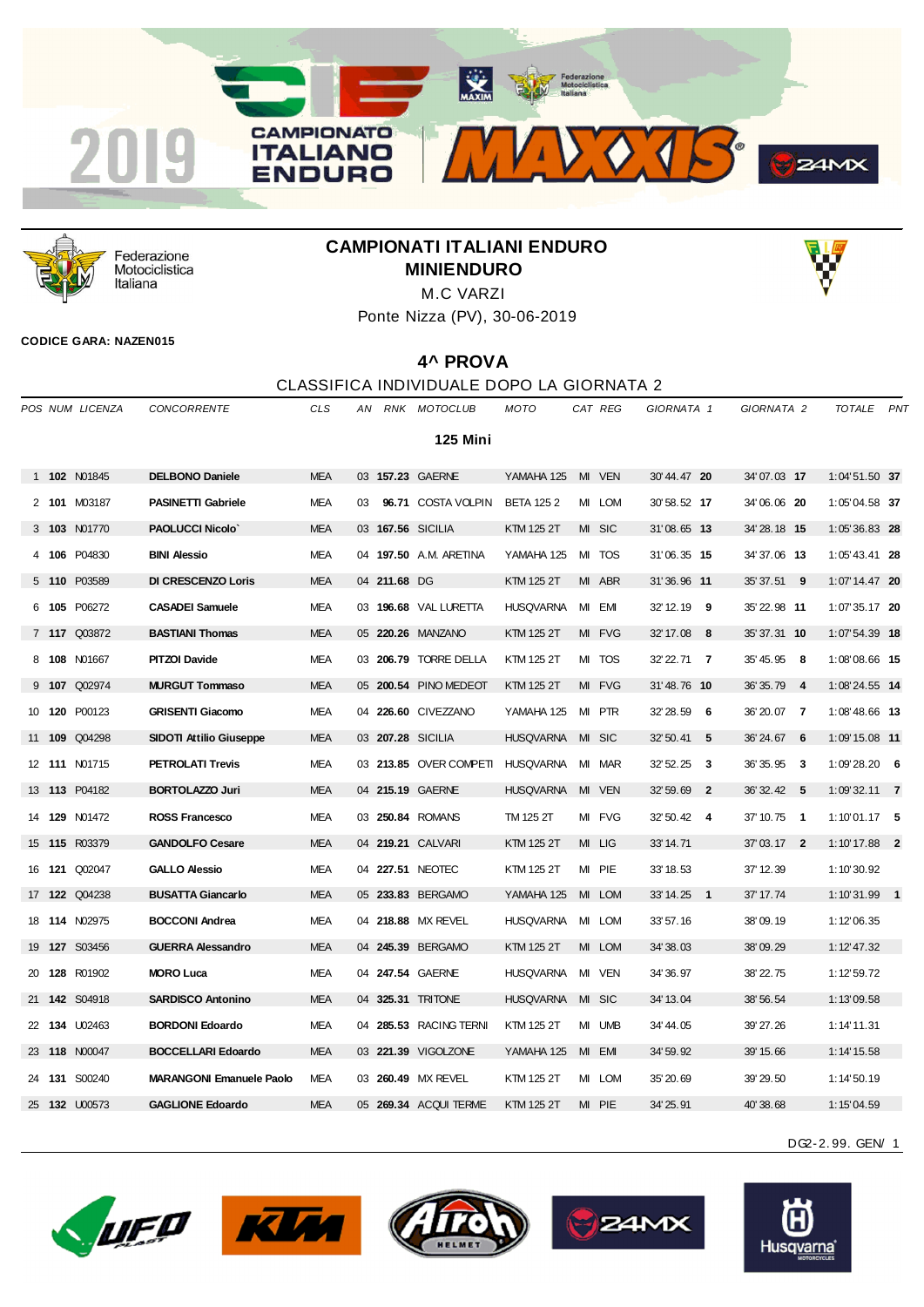### **CAMPIONATO ITALIANO ENDURO**

*POS NUM LICENZA CONCORRENTE CLS AN RNK MOTOCLUB MOTO CAT REG GIORNATA 1 GIORNATA 2 TOTALE PNT* **143** S01175 **RAMPOLDI Jacopo** MEA 05 **S. R.** VALLE STAFFO HUSQVARNA MI LOM 36' 14.23 40' 14.77 1:16'29.00 **135** R03380 **GINOCCHIO Davide** MEA 04 **285.73** CALVARI KTM 125 2T MI LIG 36' 23.03 40' 23.40 1:16'46.43 **139** V01928 **SANDRI Lorenzo** MEA 03 **307.57** VERSILIA COR KTM 125 2T MI TOS 36' 20.65 40' 59.01 1:17'19.66 **145** U01647 **SANNAZZARO Gabriele** MEA 03 **S. R.** NEOTEC KTM 125 2T MI PIE 36' 18.71 41' 08.97 1:17'27.68 **123** P00270 **FOSSATI Andrea** MEA 03 **234.82** COSTA VOLPIN BETA 125 2 MI LOM 34' 29.93 43' 49.06 1:18'18.99 **138** T01281 **BOANO Samuli** MEA 05 **302.05** DOGLIANI BETA 125 2 MI PIE 38' 16.88 40' 17.45 1:18'34.33 **133** M02502 **GIVONETTI Elisa** MEA 03 **283.39** AZEGLIO KTM 125 2T MI PIE 37' 35.02 42' 01.75 1:19'36.77 **137** M03732 **MINERVINI Riccardo** MEA 03 **298.64** CARSO KTM 125 2T MI FVG 38' 31.59 41' 50.98 1:20'22.57 **140** U04784 **MANDIROLA Nicolo`** MEA 04 **311.91** VALLE STAFFO KTM 125 2T MI LOM 37' 53.80 44' 38.73 1:22'32.53 **141** R02063 **FABBIANO Cesare** MEA 04 **317.63** VARZI KTM 125 2T MI LOM 37' 57.72 45' 41.15 1:23'38.87 **MiniEnduro Cadetti 237** S02929 **SAVI Manuel** MEC 08 **290.42** OSTRA KTM 65 2T MI MAR 36' 05.30 **17** 40' 55.57 **20** 1:17'00.87 **37 245** T04028 **UTECH Gennaro** MEC 09 **293.84** SICILIA RACI KTM 65 2T MI SIC 35' 52.37 **20** 41' 12.68 **15** 1:17'05.05 **35 238** T00108 **LOMBARDO Yuri** MEC 08 **290.58** PEPE BEVAGNA HUSQVARNA MI UMB 36' 42.48 **15** 41' 31.53 **13** 1:18'14.01 **28 261** T00058 **MARTORANO Paolo** MEC 08 **319.00** GAERNE KTM 65 2T MI VEN 38' 03.93 **10** 41' 08.12 **17** 1:19'12.05 **27 265** T02064 **RUBINELLI Tommaso** MEC 08 **321.01** TRE LAGHI DU KTM 65 2T MI LOM 37' 46.84 **11** 41' 56.38 **11** 1:19'43.22 **22 258** U00552 **GARZOTTO Cristian** MEC 08 **314.88** GAERNE KAWASAKI 6 MI VEN 38' 40.68 **9** 43' 01.06 **8** 1:21'41.74 **17 271** T05235 **MANCINI ALUNNO Cesare** MEC 09 **332.38** GAERNE HUSQVARNA MI VEN 40' 06.92 **6** 42' 46.56 **9** 1:22'53.48 **15 277** U00129 **CABASS Davide** MEC 09 **345.95** CARSO KTM 65 2T MI FVG 39' 56.20 **7** 43' 39.36 **7** 1:23'35.56 **14 268** T00179 **VERGASSOLA Jacopo** MEC 08 **328.79** SARZANA HUSQVARNA MI TOS 40' 13.33 **5** 44' 15.30 **6** 1:24'28.63 **11 266** S03847 **MANCINI Daniele** MEC 08 **322.09** PONTE SAN GI KTM 65 2T MI UMB 39' 08.55 **8** 45' 25.87 **4** 1:24'34.42 **12 270** T03648 **CIRIGNOTTA Angelo Mose`** MEC 08 **331.21** BOBBIO HUSQVARNA MI EMI 40' 50.03 **4** 45' 37.70 **3** 1:26'27.73 **7 273** T00531 **PITZOI Diego** MEC 08 **337.09** TORRE DELLA KTM 65 2T MI TOS 45' 10.36 42' 11.53 **10** 1:27'21.89 **10 301** T04814 **PRETTO Tommaso** MEC 09 **441.89** BRILLI PERI HUSQVARNA MI TOS 42' 44.13 46' 11.25 **2** 1:28'55.38 **2 299** U00488 **PANCIROLI Federico** MEC 09 **421.96** VAL LURETTA HUSQVARNA MI EMI 42' 19.83 **2** 46' 57.58 1:29'17.41 **2 295** T04186 **GROSSI Giacomo** MEC 09 **396.68** CROSTOLO KTM 65 2T MI EMI 42' 24.33 **1** 46' 55.46 1:29'19.79 **1 285** U00432 **GRASSI Gabriel** MEC 09 **364.92** BERGAMO YAMAHA 65 MI LOM 42' 40.25 46' 41.00 **1** 1:29'21.25 **1 284** U00168 **FRANCHINI Manuel** MEC 09 **358.24** CROSTOLO HUSQVARNA MI EMI 42' 38.58 46' 57.54 1:29'36.12 **280** S02979 **ADAMO Alessio** MEC 08 **348.86** SICILIA YAMAHA 65 MI SIC 41' 46.41 **3** 48' 26.97 1:30'13.38 **3 305** U01223 **BOANO Jeremy** MEC 09 **478.95** DOGLIANI YAMAHA 65 MI PIE 48' 05.47 50' 01.20 1:38'06.67 **307** T05434 **BERGAMASCO Alessandro** MEC 09 **507.83** ISONTINO KTM 65 2T MI FVG 48' 29.17 50' 52.98 1:39'22.15 **316** U01507 **DURANTE Ettore** MEC 09 **S. R.** FUORINGIRO S KTM 65 2T MI LIG 49' 24.18 52' 07.93 1:41'32.11

 $\sum$   $\bigcirc$   $\bigcirc$ 

**24MX** 











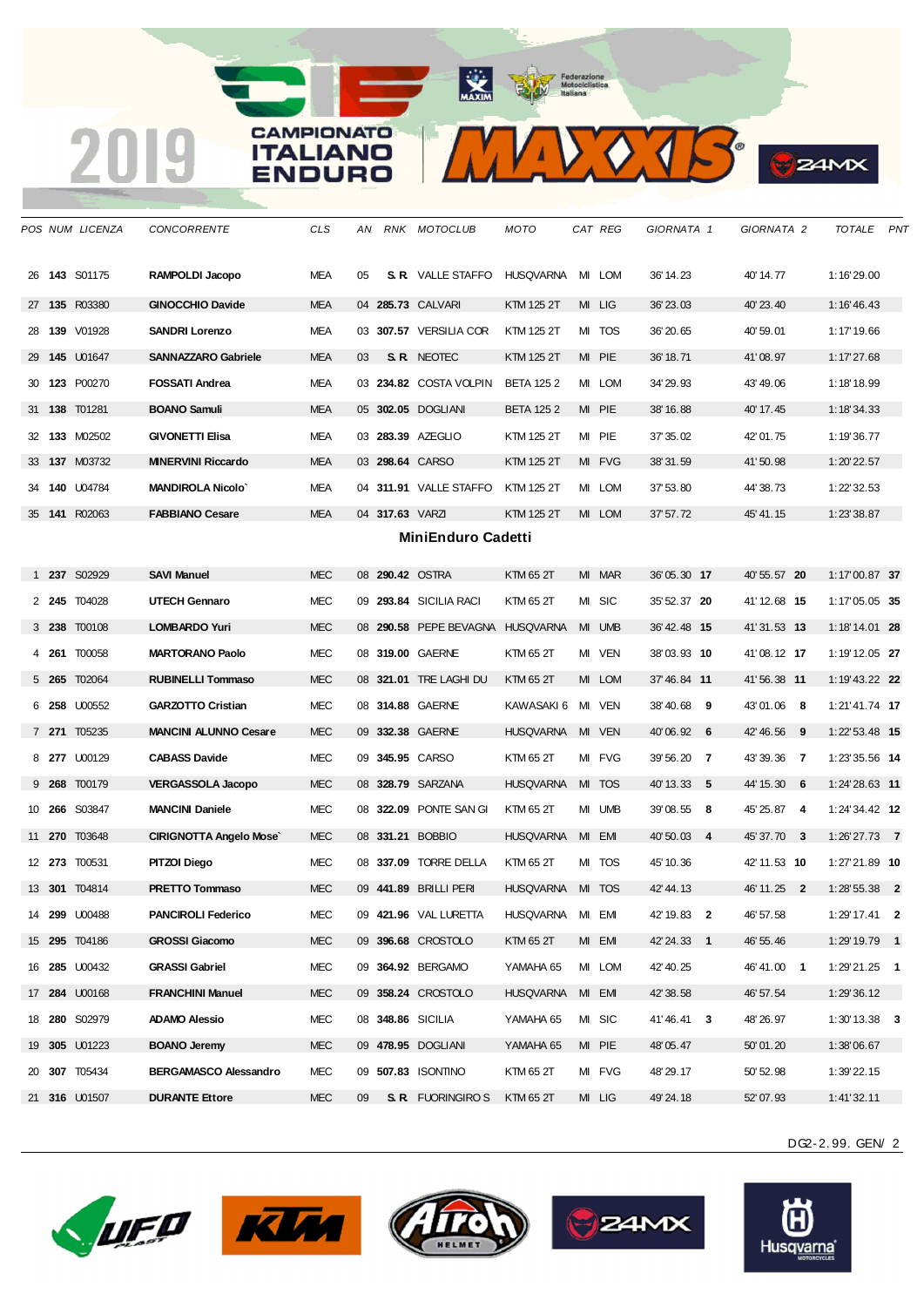## CAMPIONATO **ITALIANO** ENDURO

 **297** T00858 **BARNI Francesco** MEC 08 **416.39** PRATO YAMAHA 65 MI TOS 50' 22.00 54' 35.53 1:44'57.53 **294** T03239 **CAMBIANICA Filippo** MEC 09 **394.76** COSTA VOLPIN KTM 65 2T MI LOM 49' 32.20 56' 17.32 1:45'49.52 **302** U03985 **MENI Filippo** MEC 09 **445.61** COSTA VOLPIN KAWASAKI 6 MI LOM 53' 08.55 55' 53.39 1:49'01.94 **320** V00558 **PORTONE Thomas** MEC 09 **S. R.** S.A.C.E. YAMAHA 65 MI PUG 1:14' 02.69 1:48' 18.30 3:02'20.99 **255** U00700 **BACCINELLI Nicolo`** MEC 09 **312.45** TRE LAGHI DU HUSQVARNA MI LOM 37' 11.71 **13** NON ARR 37'11.71 **13 260** T05491 **ALVISI Nicolo`** MEC 09 **317.28** G.S.FIAMME O KTM 65 2T MI LOM 45' 07.13 **5** 45'07.13 **5 286** U01542 **CALASTRI Mattia** MEC 09 **365.97** VAL LURETTA YAMAHA 65 MI EMI 45' 58.53 NON PAR 45'58.53 **325** T03995 **MONTI Matteo** MEC 08 **492.16** CAIRATESE KTM 65 2T MI LOM 46' 50.24 NON ARR 46'50.24 **322** V02128 **MONASTERO Manuele** MEC 08 **S. R.** VARZI KAWASAKI 6 MI LOM 2:09' 17.76 2:09'17.76 **MiniEnduro Debuttanti 401** U05142 **LORENZI Massimo** MED 10 **340.34** G.S.FIAMME O YAMAHA 65 MI LOM 38' 56.41 **20** 43' 57.18 **20** 1:22'53.59 **40 403** U05148 **MARIOLI Cristian** MED 10 **351.21** COSTA VOLPIN YAMAHA 65 MI LOM 39' 54.31 **17** 44' 19.41 **17** 1:24'13.72 **34 410** U04633 **CAGNONI Mattia** MED 10 **S. R.** BERGAMO YAMAHA 65 MI LOM 40' 03.10 **15** 44' 55.80 **15** 1:24'58.90 **30 404** V01165 **SCIPIONI Kevin** MED 10 **352.57** SIMONCINI RA KTM 65 2T MI MAR 41' 41.01 **13** 47' 02.48 **11** 1:28'43.49 **24 406** U03681 **PIZZETTI Riccardo** MED 10 **382.92** ISOLA D`ELBA YAMAHA 65 MI TOS 43' 16.91 **11** 47' 00.51 **13** 1:30'17.42 **24 402** U01728 **GIRALDI Duccio** MED 10 **346.28** PELLICORSE HUSQVARNA MI TOS 45' 45.08 **9** 51' 37.12 **9** 1:37'22.20 **18 407** V00710 **BECCARI Simone** MED 10 **386.94** EL CIODO HUSQVARNA MI VEN 45' 28.99 **10** 56' 46.01 **7** 1:42'15.00 **17 409** V01695 **BERNI Federico** MED 11 **554.28** OFFROAD XXL KTM 65 2T MI LAZ 1:03' 33.08 **8** 1:08' 14.80 **6** 2:11'47.88 **14 405** U04247 **MANCA Enis Giuseppe** MED 10 **380.99** PONTE SAN GI YAMAHA 65 MI UMB 48' 42.37 **10** 48'42.37 **10 408** U04411 **USLENGHI Riccardo** MED 10 **486.59** FAST TEAM KTM 65 2T MI LOM 52' 06.24 **8** 52'06.24 **8 MiniEnduro Junior 215** S02042 **MELCHIORRI Gabriele** MEJ 07 **239.24** GRAFFIGNANO HUSQVARNA MI LAZ 33' 58.01 **20** 37' 21.20 **20** 1:11'19.21 **40 221** R02055 **PIVETTA Filippo** MEJ 07 **251.55** MANZANO KTM 85 2T MI FVG 34' 16.48 **17** 37' 35.48 **17** 1:11'51.96 **34 230** S05272 **MOSCA Pierpaolo** MEJ 08 **274.81** SICILIA KTM 85 2T MI SIC 34' 28.93 **13** 37' 57.73 **15** 1:12'26.66 **28 220** R02940 **GUASTINI Niko** MEJ 07 **251.22** SARZANA KTM 85 2T MI TOS 34' 23.21 **15** 38' 23.09 **13** 1:12'46.30 **28 243** U02330 **D`EUSTACHIO Christian** MEJ 07 **293.57** DG KTM 85 2T MI ABR 34' 48.14 **11** 38' 50.35 **11** 1:13'38.49 **22 240** T00056 **GIORDANO Gabriele** MEJ 07 **291.36** DOGLIANI YAMAHA 85 MI PIE 36' 50.37 **8** 40' 21.03 **10** 1:17'11.40 **18 234** S03455 **BUSATTA Cristiano** MEJ 08 **288.38** BERGAMO KTM 85 2T MI LOM 36' 23.90 **9** 41' 26.98 **4** 1:17'50.88 **13 251** S03150 **SCANDURRA Gioele Matteo** MEJ 07 **301.86** SICILIA HUSQVARNA MI SIC 36' 55.27 **7** 41' 16.42 **5** 1:18'11.69 **12 252** T01186 **CALABRIA Francesco** MEJ 07 **308.10** TRITONE HUSQVARNA MI SIC 37' 25.34 **4** 40' 49.53 **8** 1:18'14.87 **12**

*POS NUM LICENZA CONCORRENTE CLS AN RNK MOTOCLUB MOTO CAT REG GIORNATA 1 GIORNATA 2 TOTALE PNT*

 $\sum$ 

**24MX** 

DG2-2. 99. GEN/ 3







 **239** S05463 **MOLINARO Andrea** MEJ 07 **290.74** HARD TRACKS/ KTM 85 2T MI FVG 37' 04.67 **6** 41' 11.44 **6** 1:18'16.11 **12 235** V00450 **FAGANEL Gabriel** MEJ 07 **288.77** CARSO KTM 85 2T MI FVG 37' 48.67 40' 38.46 **9** 1:18'27.13 **9**



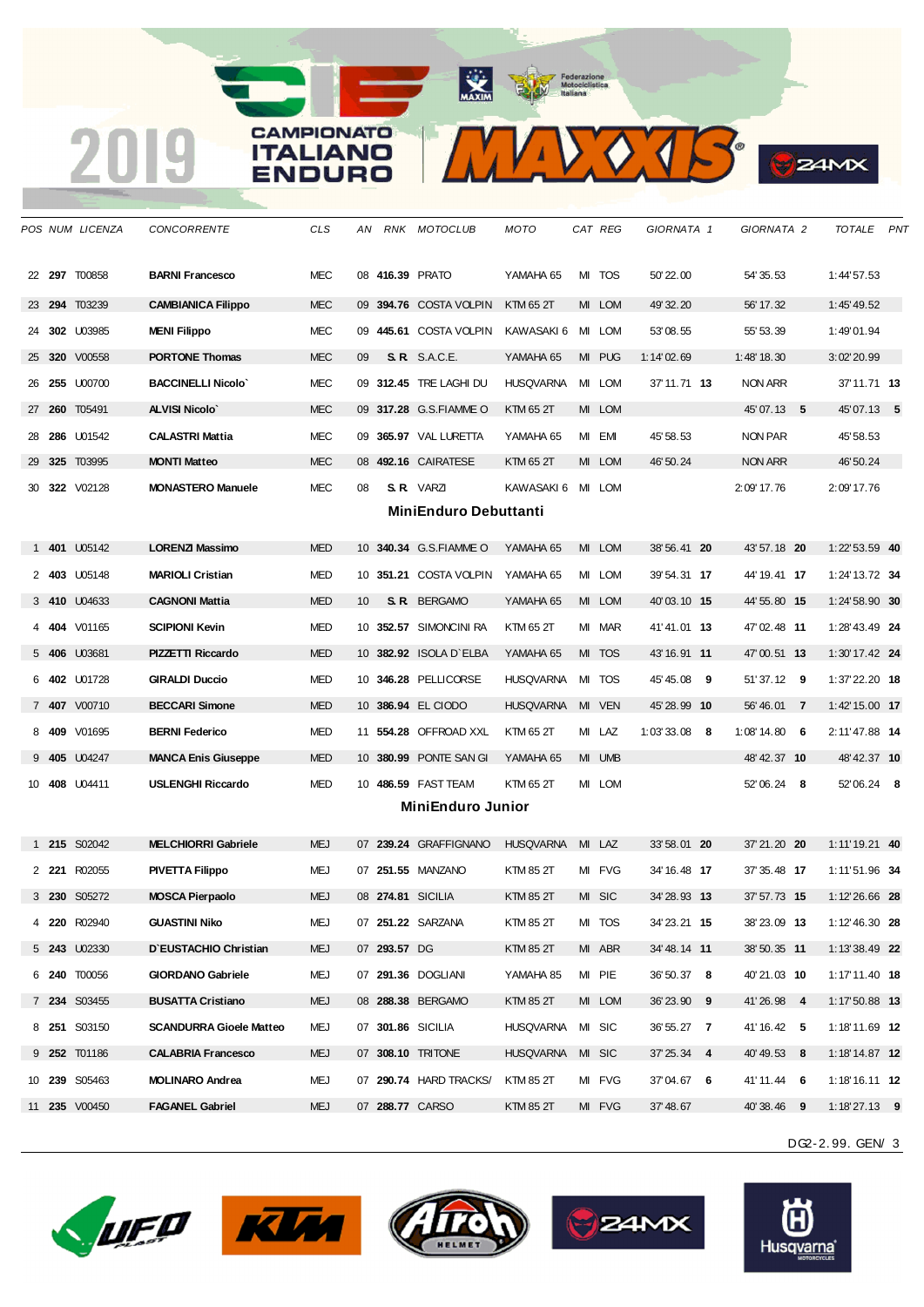# **CAMPIONATO ITALIANO** ENDURO

 **242** R02286 **MARCHESIN Pietro** MEJ 07 **292.36** GAERNE KTM 85 2T MI VEN 37' 54.10 41' 05.00 **7** 1:18'59.10 **7 274** R04751 **PASINETTI Marco** MEJ 07 **337.35** COSTA VOLPIN YAMAHA 85 MI LOM 37' 22.82 **5** 42' 00.49 **3** 1:19'23.31 **8 250** S01095 **TOMASI Nicholas** MEJ 07 **300.47** GAERNE KTM 85 2T MI VEN 37' 29.24 **3** 42' 02.57 **2** 1:19'31.81 **5 269** T01731 **VENUTO Gabriele Elio** MEJ 08 **329.74** BRILLI PERI HUSQVARNA MI TOS 37' 43.24 **2** 42' 13.38 **1** 1:19'56.62 **3 256** T01503 **GIULIANI Matteo** MEJ 08 **313.31** PRATO YAMAHA 85 MI TOS 37' 48.42 **1** 42' 48.75 1:20'37.17 **1 253** T00201 **MARCHI Matteo** MEJ 08 **309.36** INTIMIANO N. KTM 85 2T MI LOM 39' 09.78 42' 18.06 1:21'27.84 **278** V03406 **MEAZZINI Francesco** MEJ 07 **347.33** A.M. ARETINA KTM 85 2T MI TOS 39' 45.93 44' 24.20 1:24'10.13 **275** S02126 **MANCINI Matteo** MEJ 07 **338.11** PONTE SAN GI HUSQVARNA MI UMB 39' 29.52 45' 20.68 1:24'50.20 **259** V02599 **MARINI Lorenzo Marino** MEJ 07 **315.90** SIMONCINI RA KTM 85 2T MI MAR 40' 44.46 44' 48.88 1:25'33.34 **318** U02624 **LAZZATI Gabriele** MEJ 08 **S. R.** VARZI HUSQVARNA MI LOM 40' 00.85 46' 33.91 1:26'34.76 **291** V02249 **ROCCATO Tommaso** MEJ 08 **381.49** TRE LAGHI DU HUSQVARNA MI LOM 39' 59.47 46' 35.30 1:26'34.77 **314** T03238 **GATTI Mattia** MEJ 08 **S. R.** CAIRATESE KTM 85 2T MI LOM 40' 40.88 46' 39.94 1:27'20.82 **283** T01223 **TORNABONI Nicolas** MEJ 07 **355.26** PELLICORSE KTM 85 2T MI TOS 42' 03.56 45' 35.90 1:27'39.46 **292** S05041 **FANTICINI Leonardo** MEJ 08 **389.32** FORNOVO YAMAHA 85 MI EMI 41' 01.51 46' 38.05 1:27'39.56 **288** T03906 **ZORDAN Mirco** MEJ 07 **371.90** CIVEZZANO HUSQVARNA MI PTR 45' 27.37 51' 57.97 1:37'25.34 **304** T05267 **GENTILE Edoardo** MEJ 07 **477.98** PONTE SAN GI KTM 85 2T MI UMB 45' 46.59 54' 50.50 1:40'37.09 **303** V02372 **SIMONE Amedeo** MEJ 08 **449.77** TRE LAGHI DU HUSQVARNA MI LOM 48' 12.62 53' 08.91 1:41'21.53 **313** T00155 **MARCHETTO Davide Marco** MEJ 08 **S. R.** VAL LURETTA KAWASAKI 8 MI EMI 49' 13.56 53' 14.40 1:42'27.96

*POS NUM LICENZA CONCORRENTE CLS AN RNK MOTOCLUB MOTO CAT REG GIORNATA 1 GIORNATA 2 TOTALE PNT*

**ALL AND** 

 $\sum$ 

**24MX** 

**233** U00511 **FERSINI Matteo** MEJ 07 **283.47** S.A.C.E. KTM 85 2T MI PUG 35' 23.90 **10** 43' 29.95 1:18'53.85 **10**

 **315** T05466 **GIACCONE Federico** MEJ 07 **S. R.** CAIRATESE KTM 85 2T MI LOM 55' 04.79 50' 39.64 1:45'44.43 **281** R01856 **BRUSCHI Marcello** MEJ 07 **349.72** VAL LURETTA YAMAHA 85 MI EMI 38' 08.54 NON ARR 38'08.54 **263** S05489 **PONZA Giulio** MEJ 07 **319.76** GAERNE HUSQVARNA MI VEN 38' 14.86 NON ARR 38'14.86 **262** R04531 **BONANNI Michele** MEJ 07 **319.64** ENDURISTISTR KTM 85 2T MI LAZ 47' 08.78 47'08.78 **317** U01544 **CRISTIANI Ngoc Tuan** MEJ 07 **S. R.** VAL LURETTA KTM 85 2T MI EMI 53' 15.15 53'15.15 **MiniEnduro Senior 201** P06356 **ELGARI Alberto** MES 05 **176.33** CROSTOLO KTM 85 2T MI EMI 32' 02.80 **20** 35' 28.65 **20** 1:07'31.45 **40 202** Q00144 **MEI Davide** MES 05 **191.89** GAERNE KTM 85 2T MI VEN 32' 03.41 **17** 35' 44.65 **17** 1:07'48.06 **34 211** S01221 **TORTORETO Federico** MES 05 **232.40** DG KTM 85 2T MI ABR 32' 17.92 **15** 36' 12.85 **15** 1:08'30.77 **30 205** S00411 **CORSI Valentino** MES 05 **213.95** G.S.FIAMME O HUSQVARNA MI LOM 32' 58.54 **13** 36' 39.56 **13** 1:09'38.10 **26 203** Q00143 **COLORIO Luca** MES 05 **210.78** GAERNE KTM 85 2T MI VEN 33' 18.69 **9** 36' 40.39 **11** 1:09'59.08 **20 204** Q00016 **VERZEROLI Manuel** MES 05 **213.04** BERGAMO KTM 85 2T MI LOM 33' 17.25 **10** 36' 49.13 **10** 1:10'06.38 **20 222** Q01460 **PIERSIGILLI Luca** MES 06 **252.10** OSTRA HUSQVARNA MI MAR 33' 22.02 **7** 37' 02.92 **8** 1:10'24.94 **15**

DG2-2. 99. GEN/ 4









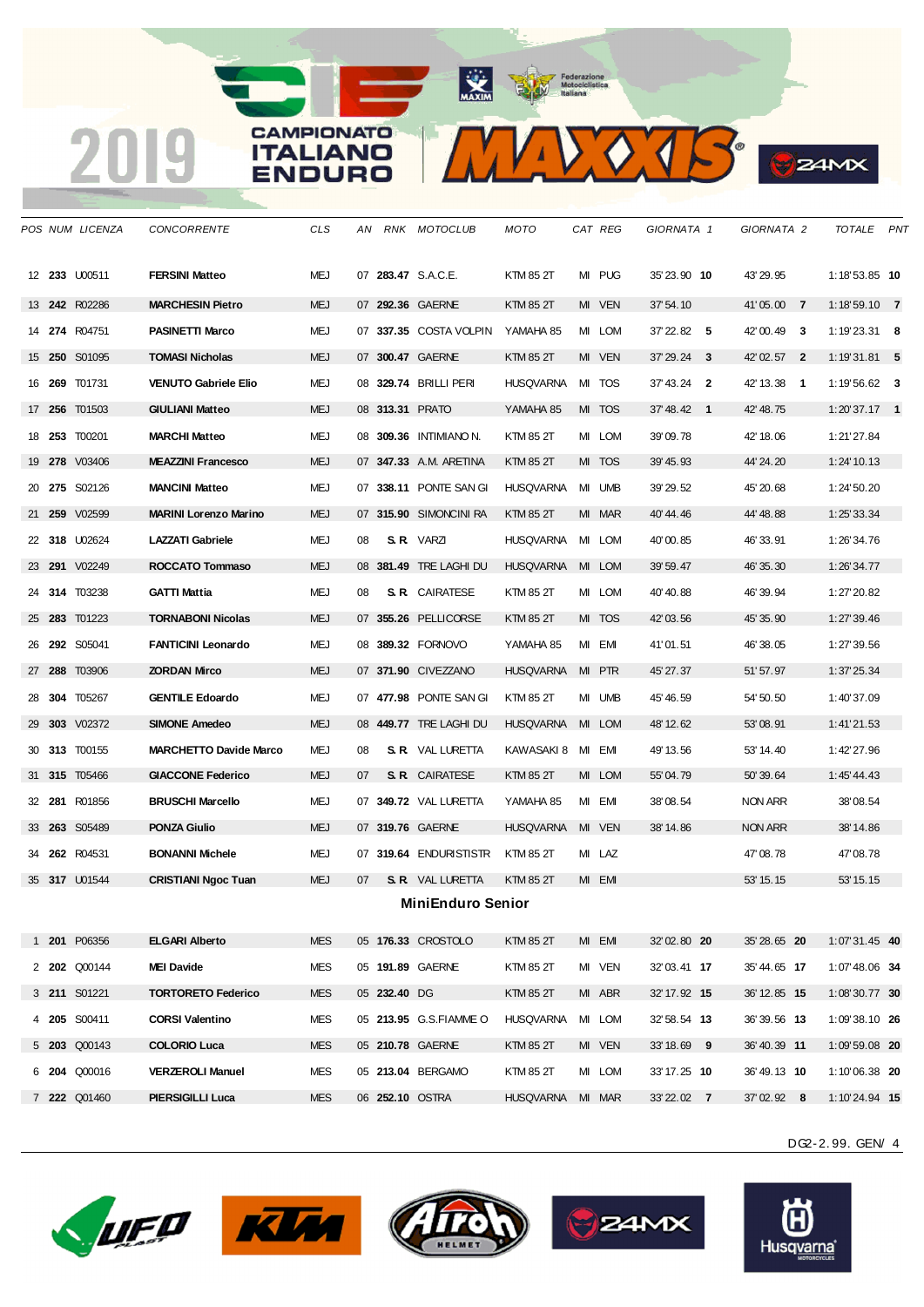#### **CAMPIONATO** 2019 **ITALIANO ENDURO**

MAXIM Pederazione



|    |        | POS NUM LICENZA      | <b>CONCORRENTE</b>             | <b>CLS</b> | AN |                 | RNK MOTOCLUB           | MOTO              |    | CAT REG | GIORNATA 1   | GIORNATA 2    | TOTALE PNT       |  |
|----|--------|----------------------|--------------------------------|------------|----|-----------------|------------------------|-------------------|----|---------|--------------|---------------|------------------|--|
|    |        | 8 212 Q00026         | <b>SCARDINA Pietro</b>         | <b>MES</b> |    |                 | 05 234.58 VALDISIEVE   | YAMAHA 85         |    | MI TOS  | 33' 14.70 11 | 37' 18.78 7   | $1:10'33.48$ 18  |  |
|    |        | 9 210 Q01007         | <b>PRATESI Cosimo</b>          | <b>MES</b> |    |                 | 05 229.91 VALDISIEVE   | <b>KTM 85 2T</b>  |    | MI TOS  | $33'18.90$ 8 | $37'30.03$ 6  | $1:10'48.93$ 14  |  |
| 10 | 206    | R00018               | <b>CAGNONI Simone</b>          | <b>MES</b> |    |                 | 06 221.40 BERGAMO      | KTM 85 2T         |    | MI LOM  | 34' 11.21 2  | 36' 51.09 9   | $1:11'02.30$ 11  |  |
|    |        | 11 213 P06378        | <b>DEGIACOMI Pietro</b>        | <b>MES</b> |    |                 | 05 235.48 GAERNE       | <b>KTM 85 2T</b>  |    | MI VEN  | 33'30.84 6   | $37'33.38$ 5  | $1:11'04.22$ 11  |  |
|    |        | 12 216 R04399        | GHEZZI Luca                    | <b>MES</b> |    |                 | 05 243.03 G.S.FIAMME O | KTM 85 2T         |    | MI LOM  | 33'46.39 5   | $37'35.30$ 3  | $1:11'21.69$ 8   |  |
|    |        | 13 218 S00416        | <b>GIOACHIN Alessio</b>        | <b>MES</b> |    |                 | 05 248.19 G.S.FIAMMEO  | KTM 85 2T         |    | MI LOM  | 34'00.37 4   | $37'54.14$ 1  | $1:11'54.51$ 5   |  |
|    |        | 14 <b>223</b> Q02701 | <b>DOGLIO Gabriele</b>         | <b>MES</b> |    |                 | 06 259.69 VITTORIO ALF | KTM 85 2T         |    | MI PIE  | 34'05.63 3   | $37' 49.87$ 2 | $1:11'55.50$ 5   |  |
|    |        | 15 <b>217</b> U00510 | <b>FERSINI Luca</b>            | <b>MES</b> |    |                 | 05 245.83 S.A.C.E.     | KTM 85 2T         |    | MI PUG  | 34' 24.29    | $37'33.93$ 4  | $1:11'58.22$ 4   |  |
|    |        | 16 <b>219</b> Q04813 | <b>RUGGERI Bernardo</b>        | <b>MES</b> |    |                 | 05 251.19 MATELICA     | KTM 85 2T         | MI | MAR     | 34' 25.99    | 38'05.29      | 1:12'31.28       |  |
|    |        | 17 208 Q00620        | <b>ALCARAS Edoardo</b>         | <b>MES</b> |    |                 | 05 224.43 G.S.FIAMMEO  | <b>HUSQVARNA</b>  |    | MI LOM  | 34' 48.42    | 38'09.37      | 1:12'57.79       |  |
|    |        | 18 227 T00208        | <b>MARGARITO Mauro Rolando</b> | <b>MES</b> |    |                 | 06 272.27 MX REVEL     | <b>KTM 85 2T</b>  |    | MI LOM  | 34'23.30 1   | 38' 38.59     | $1:13'01.89$ 1   |  |
|    |        | 19 209 R01414        | <b>CABASS Luca</b>             | <b>MES</b> |    |                 | 05 229.53 CARSO        | <b>KTM 85 2T</b>  |    | MI FVG  | 35' 02.35    | 38' 18.93     | 1:13'21.28       |  |
|    |        | 20 231 R00956        | <b>GROSSI Nicola</b>           | <b>MES</b> |    |                 | 05 275.38 CROSTOLO     | <b>HUSQVARNA</b>  |    | MI EMI  | 34' 40.17    | 38'44.79      | 1:13'24.96       |  |
|    |        | 21 224 S01067        | D'AGATA Simone Michele         | <b>MES</b> |    |                 | 06 260.27 SICILIA      | <b>HUSQVARNA</b>  |    | MI SIC  | 34' 55.75    | 38' 47.33     | 1:13'43.08       |  |
|    |        | 22 214 Q02466        | <b>SCUCCHIA Geremy Martin</b>  | <b>MES</b> |    |                 | 05 237.78 SPOLETO      | KTM 85 2T         |    | MI UMB  | 35' 24.78    | 38' 41.52     | 1:14'06.30       |  |
|    |        | 23 <b>229</b> R00578 | <b>PECORARI Samuele</b>        | <b>MES</b> |    |                 | 06 274.80 SPOLETO      | KTM 85 2T         |    | MI UMB  | 35' 17.18    | 39' 26.61     | 1:14'43.79       |  |
|    |        | 24 228 S00835        | <b>LEOPARDI Nicolo'</b>        | <b>MES</b> |    |                 | 06 272.72 CROSTOLO     | <b>HUSQVARNA</b>  |    | MI EMI  | 35'03.73     | 39' 41.12     | 1:14'44.85       |  |
|    | 25 326 | R03518               | <b>PASQUATO Riccardo</b>       | <b>MES</b> |    |                 | 06 261.11 GAERNE       | <b>KTM 85 2T</b>  |    | MI VEN  | 35' 18.27    | 40'06.28      | 1:15'24.55       |  |
| 26 |        | 225 Q04589           | <b>PITTALUGA Aurora</b>        | <b>MES</b> |    |                 | 05 264.25 CALVARI      | KTM 85 2T         |    | MI LIG  | 35' 26.16    | 40' 12.24     | 1:15'38.40       |  |
|    |        | 27 246 Q00414        | <b>ORDONZELLI Edoardo</b>      | <b>MES</b> |    |                 | 05 293.99 PEGASO       | <b>KTM 85 2T</b>  |    | MI TOS  | 35' 52.09    | 39' 47.44     | 1:15'39.53       |  |
|    |        | 28 <b>232</b> Q03414 | <b>FAGANEL Emily</b>           | <b>MES</b> |    |                 | 06 277.43 CARSO        | KTM 85 2T         |    | MI FVG  | 36' 31.57    | 40' 54.89     | 1:17'26.46       |  |
|    |        | 29 248 R04357        | <b>FASCIOLO Cristiano</b>      | <b>MES</b> |    |                 | 06 295.31 SPOLETO      | <b>HUSQVARNA</b>  |    | MI UMB  | 36' 53.72    | 41' 19.74     | 1:18'13.46       |  |
|    |        | 30 <b>247</b> T00215 | <b>BERGER Alessio</b>          | <b>MES</b> |    |                 | 06 294.48 G.S.FIAMMEO  | KTM 85 2T         |    | MI LOM  | 37' 12.81    | 41' 15.14     | 1:18'27.95       |  |
|    | 31 241 | P05325               | <b>MILZA Riccardo</b>          | <b>MES</b> |    |                 | 05 291.88 BOBBIO       | <b>HUSQVARNA</b>  |    | MI EMI  | 37' 35.33    | 41'29.44      | 1:19'04.77       |  |
|    |        | 32 226 R02458        | PERNECHELE Floriano Empo       | <b>MES</b> |    |                 | 06 271.79 GAERNE       | KAWASAKI 8 MI VEN |    |         | 37' 39.03    | 42' 36.29     | 1:20'15.32       |  |
|    |        | 33 254 V03474        | <b>RABAGLIA Christian</b>      | <b>MES</b> |    |                 | 06 311.25 A.M.CROCIATI | HUSQVARNA MI EMI  |    |         | 37' 32.70    | 42' 47.38     | 1:20'20.08       |  |
|    |        | 34 264 R01666        | <b>ZAMPATTI Francesco</b>      | MES        |    | 05 320.85 RS 77 |                        | KTM 85 2T         |    | MI LOM  | 38' 31.23    | 42' 13.75     | 1:20'44.98       |  |
|    |        | 35 207 Q03546        | <b>ZUCCONI Elia</b>            | <b>MES</b> |    |                 | 05 223.38 VAL LURETTA  | <b>HUSQVARNA</b>  |    | MI EMI  | 38' 53.45    | 43'03.81      | 1:21'57.26       |  |
|    |        | 36 272 Q04457        | <b>ZULLO Andreah</b>           | MES        |    |                 | 06 334.30 VALLE ALCANT | KTM 85 2T         |    | MI SIC  | 38' 59.40    | 42' 59.40     | 1:21'58.80       |  |
|    |        | 37 257 Q00600        | <b>FRANCHINI Andrea</b>        | <b>MES</b> |    |                 | 05 314.38 CROSTOLO     | <b>HUSQVARNA</b>  |    | MI EMI  | 38' 47.59    | 44' 10.46     | 1:22'58.05       |  |
|    |        | 38 <b>267</b> V02357 | <b>TALOCCI Lorenzo</b>         | MES        |    |                 | 06 326.58 AMMOTORA     | KTM 85 2T         |    | MI LAZ  | 39' 37.07    | 43' 29.99     | 1:23'07.06       |  |
|    |        | 39 282 R02991        | <b>AUTELITANO Luca</b>         | <b>MES</b> |    |                 | 05 353.63 IGLESIAS     | <b>HUSQVARNA</b>  |    | MI SAR  | 39' 34.66    | 43' 55.45     | 1:23'30.11       |  |
|    |        | 40 276 U02126        | <b>CARTA BROCCA Elia</b>       | MES        |    |                 | 05 345.74 DORGALI      | KTM 85 2T         |    | MI SAR  | 40' 16.08    | 46' 38.71     | 1:26'54.79       |  |
|    |        |                      |                                |            |    |                 |                        |                   |    |         |              |               | DG2-2.99. GEN/ 5 |  |